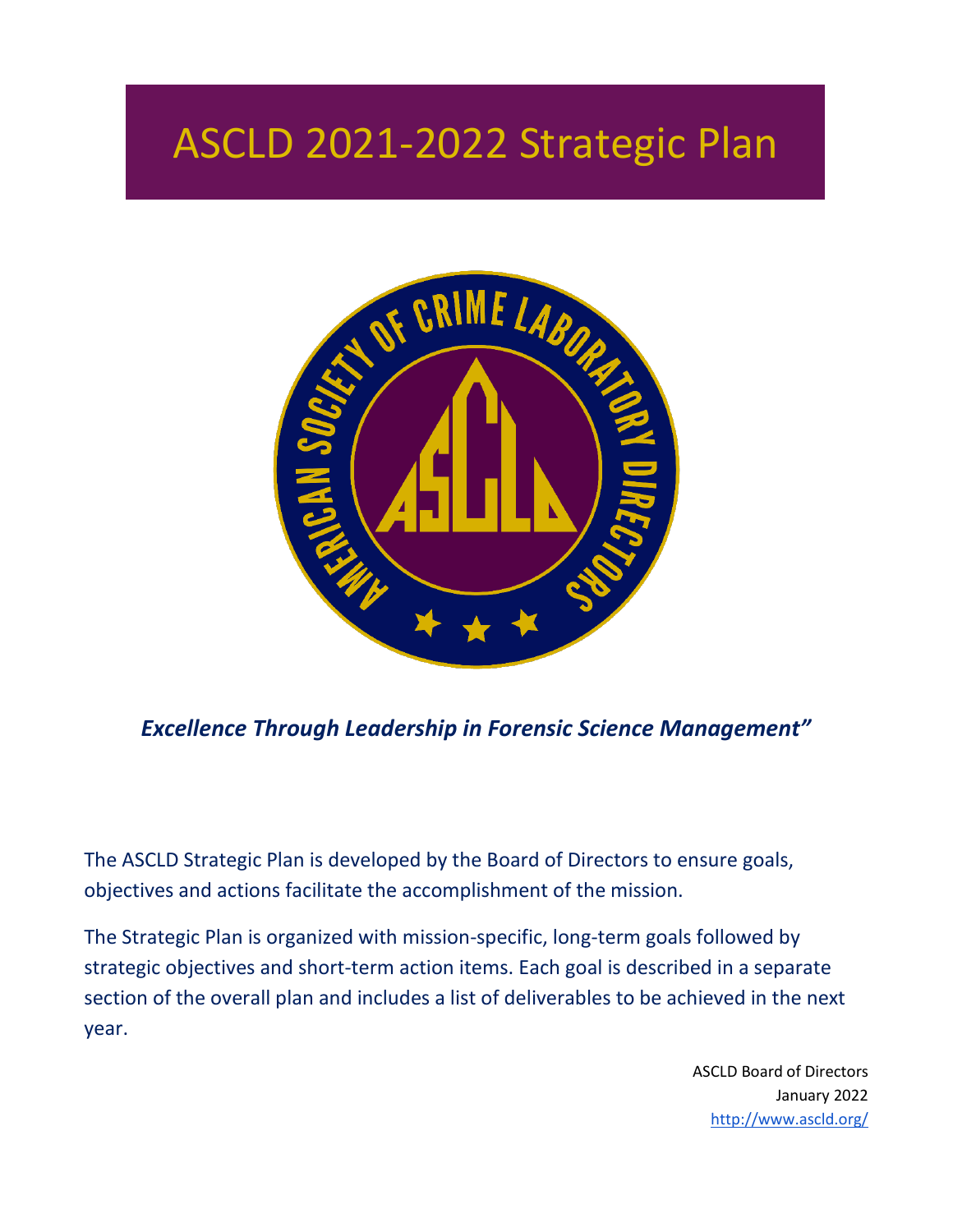The American Society of Crime Laboratory Directors (ASCLD) is a nonprofit professional society of crime laboratory directors and forensic science leaders dedicated to providing excellence in forensic science through leadership and innovation.

The purpose of the organization is to foster professional interests; assist the development of laboratory management principles and techniques; acquire, preserve and disseminate forensic based information; maintain and improve communications among crime laboratory directors; and to promote, encourage and maintain the highest standards of practice in the field.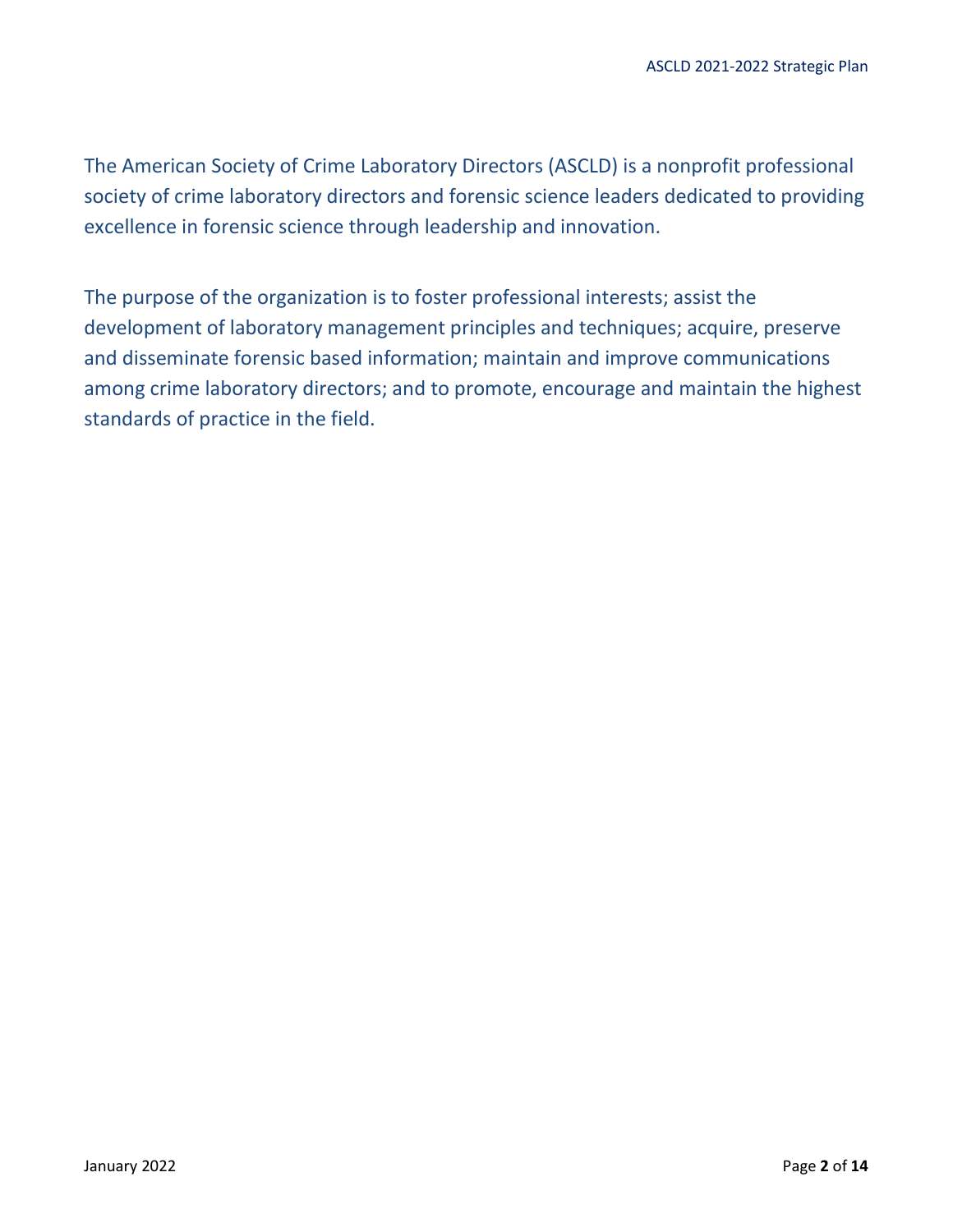## 2021-2022 ASCLD Strategic Plan Overview

| <b>GOALS</b>                                                                       | <b>STRATEGIC OBJECTIVES</b>                                                                                                                                                                                                                        |
|------------------------------------------------------------------------------------|----------------------------------------------------------------------------------------------------------------------------------------------------------------------------------------------------------------------------------------------------|
| #1<br><b>Cultivate</b><br><b>Forensic</b><br><b>Science</b><br><b>Leaders</b>      | A. Provide training for domestic and international forensic science<br>leaders.<br>B. Promote information sharing both domestically and internationally.<br>Increase awareness of the importance of employee wellness.<br>C.                       |
| #2<br><b>Promote</b><br><b>Quality</b><br><b>Operations</b>                        | A. Promote universal accreditation and certification.<br>Lead standards development, evaluation, and implementation.<br>В.<br>C. Promote the use of sound business principles.<br>D. Promote an environment of ethical practice.                   |
| #3<br>Serve as a<br><b>Trusted Voice</b><br>in Forensic<br><b>Science</b>          | A. Advocate on behalf of the ASCLD membership to public leaders and<br>community partners.<br>B. Provide reliable information to the ASCLD membership and the<br>public.                                                                           |
| #4<br><b>Advance the</b><br><b>Science in</b><br><b>Forensic</b><br><b>Science</b> | A. Encourage a scholarly scientific culture in forensic laboratories.<br>Support the execution of fundamental and applied research projects.<br>B.<br>C. Aid the translation of research into practice.                                            |
| #5<br><b>Pursue ASCLD</b><br><b>Organizational</b><br><b>Excellence</b>            | A. Foster a culture of organizational ethics.<br>Ensure ASCLD Leadership transparency.<br><b>B.</b><br>C. Maintain financial responsibility.<br>D. Recruit and enrich membership.<br>Participate in short and long-term planning activities.<br>Ε. |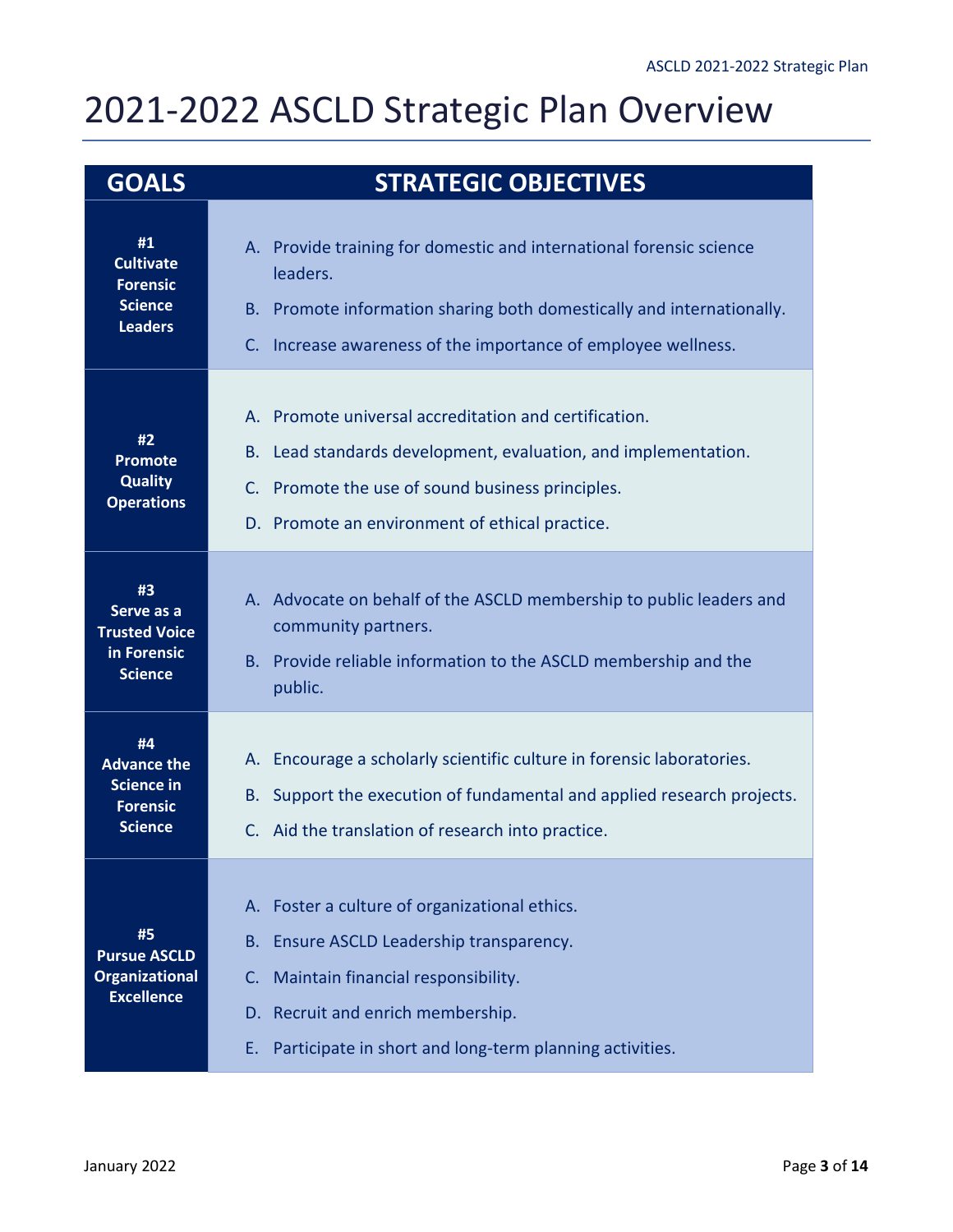## Goal #1: Cultivate Forensic Science Leaders

Color code: **Green** is completed **Purple** is in progress **Red** is no activity **Black** is comments to demonstrate success/actions **Orange** notes to inform the next one

## **A. Provide training for domestic and international forensic science leaders.**

- 1. Host the annual ASCLD Symposium, considering in-person and virtual options.
- 2. Provide training with tools and information that members may apply in their own organizations.
	- a) In-progress:
		- (1) Training the Directors
		- (2) Emerging Issues
		- (3) Lighting Talks
		- (4) Leadership Academy
		- (5) Bridge Class
- 3. Provide translation of symposium in Spanish to the international community. lined up for Reno
- 4. Host the 2022 ASCLD Symposium, including virtual venue and April date.
- 5. Provide the "ASCLD Train the Director Webinar Series." (Delete this duplicative of number 2)
- 6. Partner with RTI to strengthen the National Forensic Science Academy (NFSA).
- 7. Develop the international ASCLD Leadership Academy and build the train the trainer approach to international trainers. - Mexico
- 8. Facilitate virtual training using a variety of platforms (FTCoE, FRC) (Delete this duplicative of number 2)

### **B. Promote information sharing both domestically and internationally**

- 1. Publish the *Crime Lab Minute* (CLM) weekly with industry relevant information to include ASCLD organizational updates, articles of interest, job announcements, and upcoming training events. (included profiles of different ASCLD Committees to bolster participation)
- 2. Email all members for organizational announcements and messages of importance.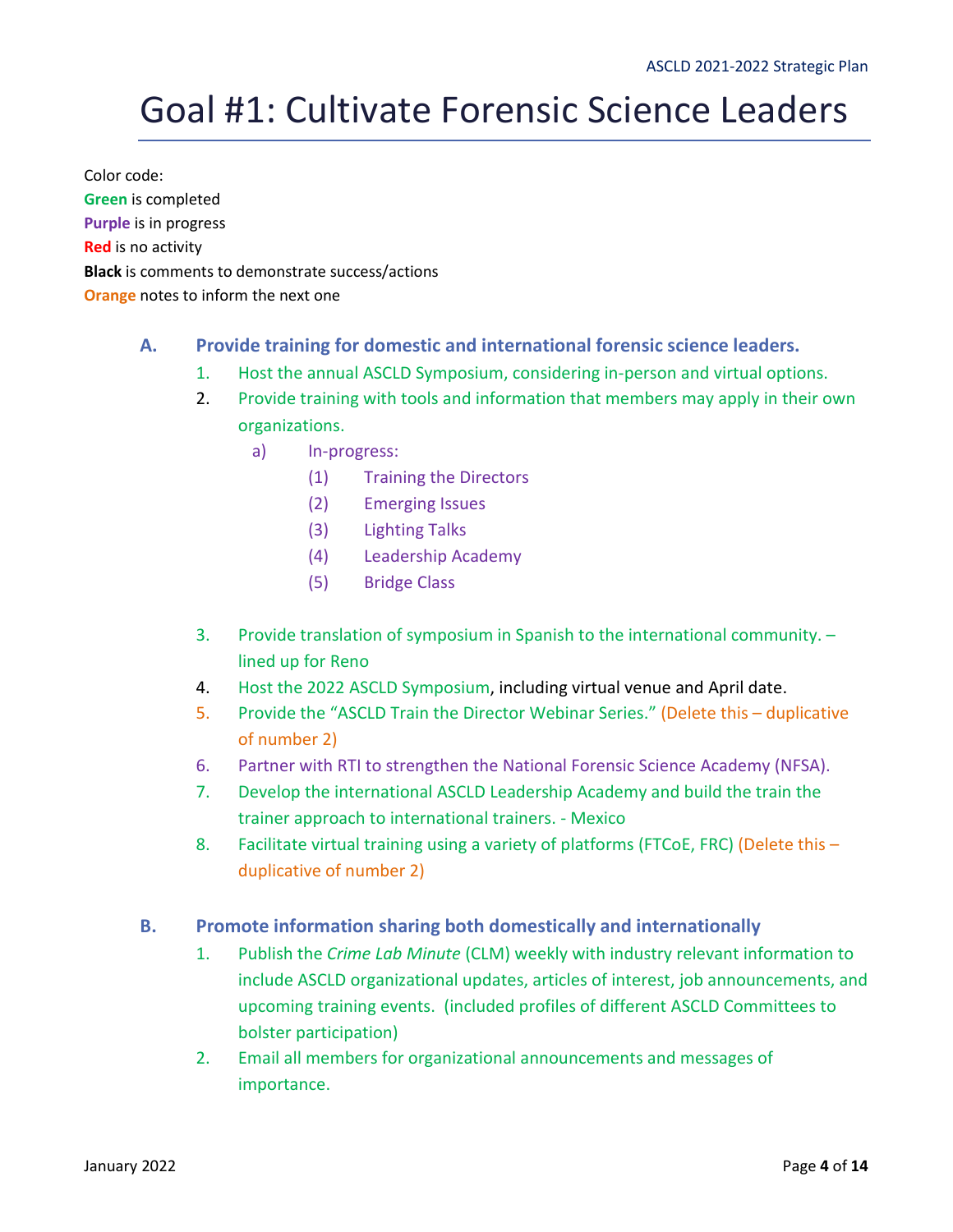- 3. Continue participation in the International Forensic Strategic Alliance (IFSA), to include attendance at IFSA meetings (virtually) and other relevant international conferences. (conferences not held due to pandemic)
- 4. Establish annual operational budget items for international meeting attendance. (budget established but not expended due to pandemic)
- 5. Collaborate with NFSTC, ICITAP, FTCoE, and others.
	- a) (provided letters of support to external organizations seeking grants) (NIST/OSAC)
- 6. Promote management and leadership journal publications.
	- a) (make sure we are promoting all three journals that are "ASCLD preferred" journals)
- 7. Publish the *ASCLD Executive Education Digest* annually.
- 8. Continue communication through social media (e.g., Twitter, LinkedIn, Facebook, and Instagram).

### **C. Increase awareness of the importance of employee wellness**

- 1. Provide information on the management of stress and vicarious trauma and creation of a culture of employee wellness.
	- a) (Lightning Talk Completed, Therapy Dogs at Symposium, Wellness survey from MRC completed.
- 2. Seek opportunities to strengthen diversity, fairness and equity by promoting leadership practices that acknowledge and support the varied backgrounds and experiences of those who work in crime laboratories.

a) Opportunities for international attendance through virtual hosting and expanding information sharing with translation services and participation in IFSA. Additionally, there is full-day workshop focusing on Outward Inclusion and Approach to Equity, Diversity, Inclusion, and Access.

b) (need to work on this further – note OSAC Diversity efforts, some labs are having to create DEI strategic plans, may be resources to use – lab directors involved in STEM workshops – training: learning to hire in a more diverse manner – add to call for abstracts for symposium) – Cub Scout Badge – youth based community outreach would qualify as meeting this element. Does the Leadership Academy have any DEI goals? Guidance on promoting internship opportunities to under-served populations.

## Goal #2: Promote Quality Operations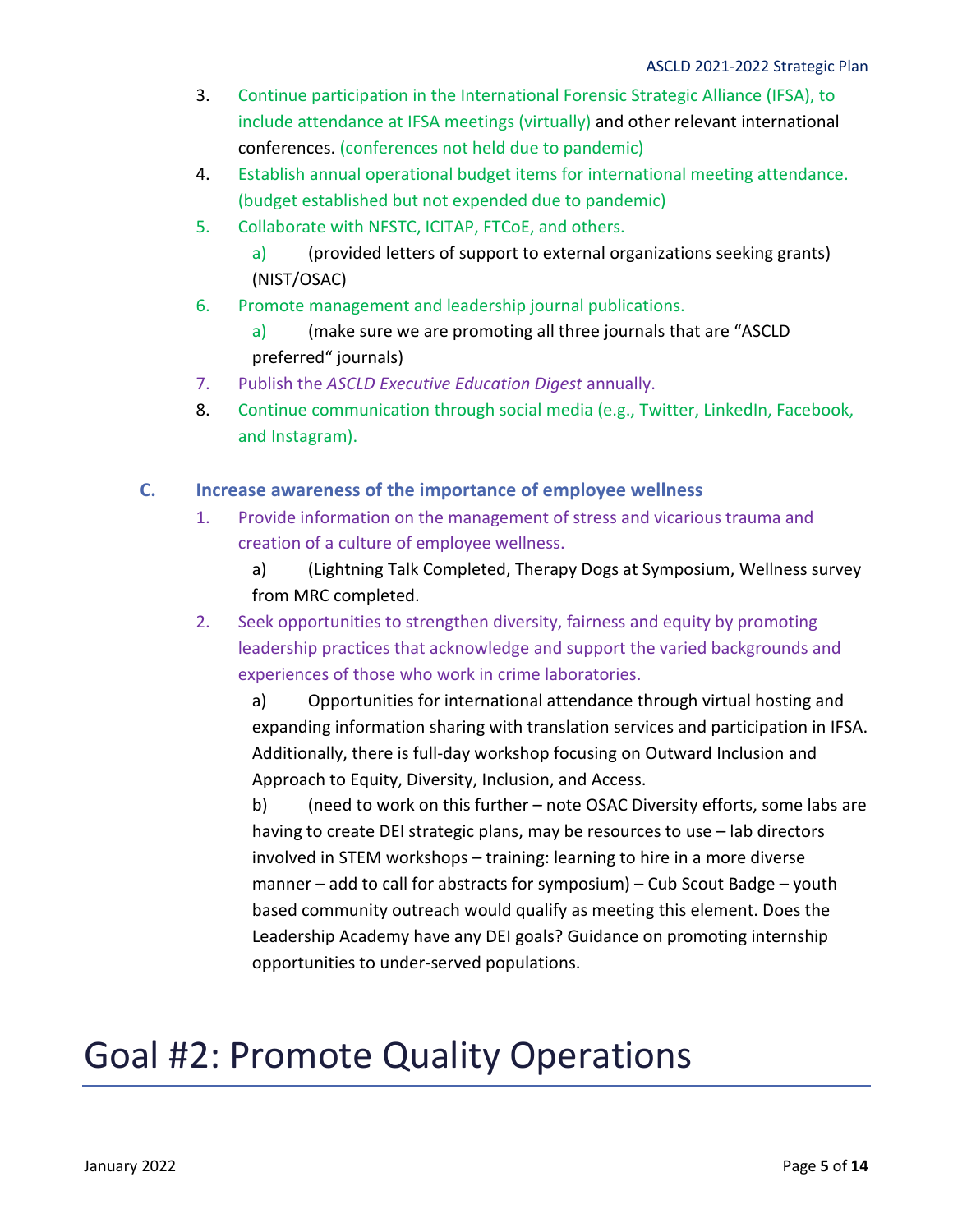## **A. Promote universal accreditation and certification**

- 1. Advocate for funding streams to assist agencies in obtaining accreditation to ISO/IEC 17025 or ISO/IEC 17020 international standards for organizational quality systems.
	- a) (Coverdell through CFSO)
- 2. Advocate for funding streams to assist forensic science professionals to seek applicable professional certifications.

a) (Coverdell through CFSO, and provide a scholarship to sit for a certification exam)

3. Collaborate with other forensic science organizations, accrediting bodies, and stakeholders.

a) (invited speakers to Board meetings, speakers at Symposium, ABC representative, NFSA representation, provide ASCLD member names when asked for participation)

- 4. Continue to promote and manage the ASCLD Accreditation Initiative.
	- a) Labs that received accreditation: Sarasota Drug Chemistry

### **B. Lead standards development, evaluation, and implementation**

- 1. Administer and Chair the United States Technical Advisory Group (US TAG) to the ISO Technical Committee 272 on Forensic Science for the development of international forensic science standards.
- 2. Provide leadership on the Organization of Scientific Area Committees (OSAC) through ASCLD member representation, and the FSSB.
	- a) (Ray in leadership position)
- 3. Facilitate feedback between members and OSAC on proposed standards.
	- a) Mark Stolorow to present via Train the Director
- 4. Encourage member participation in the forensic standards development process.
	- a) (shared information in CLM re: ASB standards and sometimes ASTM)
- 5. Encourage laboratories to evaluate and implement OSAC, SDO, and SWG documents, standards, and guidelines, where possible.

a) (messages in CLM, Survey about implementation, articles from labs that have adopted registry standards, MRC could put together a resource document on how to evaluate your current policies/procedures. Encourage laboratories to be official OSAC registry implementer.

### **C. Promote the use of sound business principles**

1. Promote and expand the "ASCLD Manager's Toolkit" to provide management resources.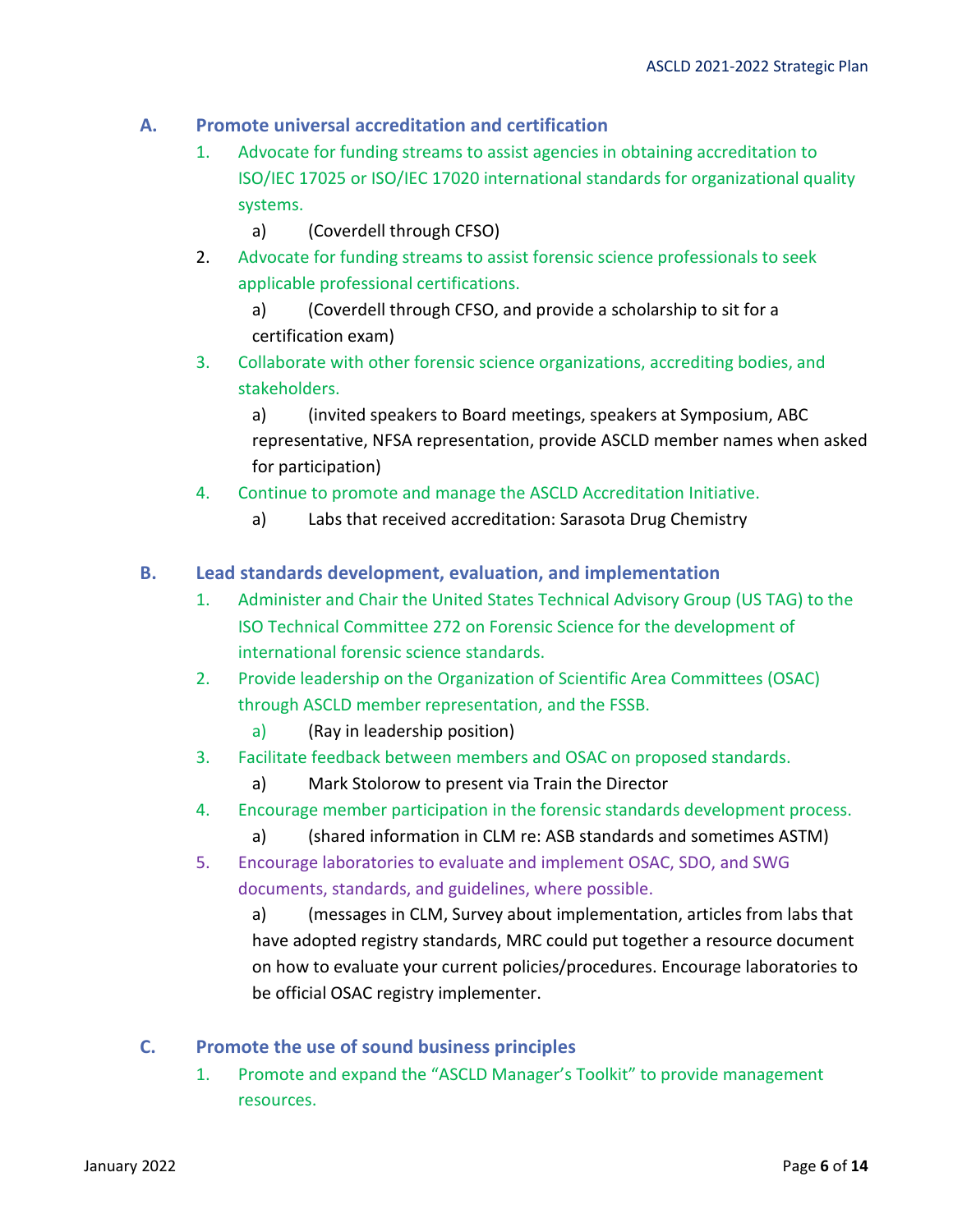a) (MRC work products: Instrument Service Contract Resource Document; publicized in CLM. Also, information paper on Remote Work Considerations and Electronic Case File Considerations)

- 2. Conduct training on business practices and principles using business and/or public administration experts.
	- a) (Leadership Academy, Symposium, Foresight)
- 3. Continue partnership with Project FORESIGHT and explore options for sustainability.

a) (Determine/Expand/Clarify what and how we could "explore options for sustainability").

## **D. Promote an environment of ethical practice**

- 1. Increase awareness amongst the membership regarding ethical issues.
	- a) Creating an Unbiased Culture webinar,
	- b) ASCLD Leadership Academy teaches Ethics I and Ethics II
	- c) Consider creating a Forensic Scientist Code of Ethics
- 2. Encourage the adoption of enforceable ethics policies and procedures within laboratories.

a) Encourages accreditation, which has enforceable Code of Ethics, Creating an Unbiased Culture webinar, Reminder about the Model Policy via CLM.

## Goal #3: Serve as a Trusted Voice for Forensic Science

## **A. Advocate on behalf of the ASCLD membership to public leaders and community partners**

- 1. Participate in the Consortium of Forensic Science Organizations (CFSO).
- 2. Partner with the forensic science committees of law enforcement organizations, such as IACP, MCC, ASCIA, on matters of mutual interest (e.g., grant funding, federal legislation).
- 3. Engage with other criminal justice entities (e.g., FOP, NAAG, ABA, NGA, National College of State Trial Judges) to develop professional relationships.
	- a) The National Association of Forensic Laboratory Counsel presented at BOD Meeting
- 4. Collaborate with victim advocacy groups (e.g., Debbie Smith/HEART, Joyful Heart Foundation, SANE programs) on mutual issues (e.g., laboratory funding, legislative strategy).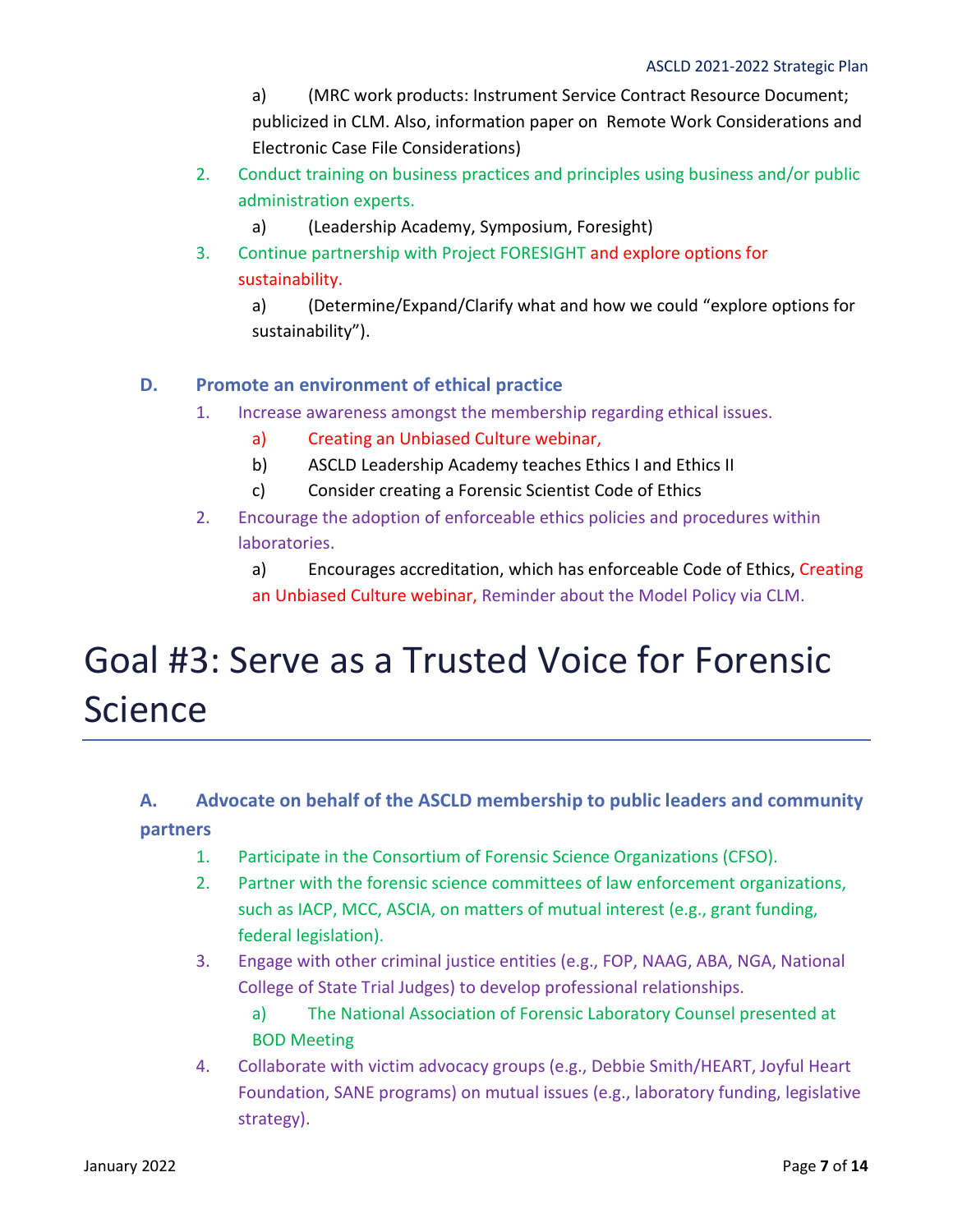- a) Advocacy for grant funding discussions with CFSO
- 5. Provide timely information, education, and feedback on issues of industry importance to public leaders and community partners.
	- a) Support to local requests for assistance (Kermit), distributed Rapid DNA documents to Federal Legislatures
- **B. Provide reliable information to ASCLD members and the public**
	- 1. Develop policy/position statements regarding matters of interest to the ASCLD membership.
		- a) No requests received
	- 2. Ensure policy, position, and testimony statements are made available to the members and public.
		- a) Already on the website; provided comments to the NIST DNA Foundational Study for Mixture Interpretation
	- 3. Respond to requests from the media, stakeholders, and members in a timely manner.
		- a) Support to local requests for assistance (Kermit),
	- 4. Share forensic laboratory success stories.
		- a) Reposted information and shared information with membership. Highlighted forensic science week.
	- 5. Ensure the ASCLD website is up-to-date and secure.
	- 6. Provide national statistics, best practices, and education on emerging drugs issues.
		- a) JT's white-box study on Drug Chemistry Methods should be published this year.

## Goal #4: Advance the Science of Forensic Science

- **A. Encourage a scholarly scientific culture in forensic laboratories**
	- 1. Support the research and outreach activities of the ASCLD Forensic Research Committee (FRC).
	- 2. Collaborate with government and academic partners (e.g., National Institute of Justice, National Institute of Standards and Technology, National Forensic Science Centers of Excellence) to implement projects.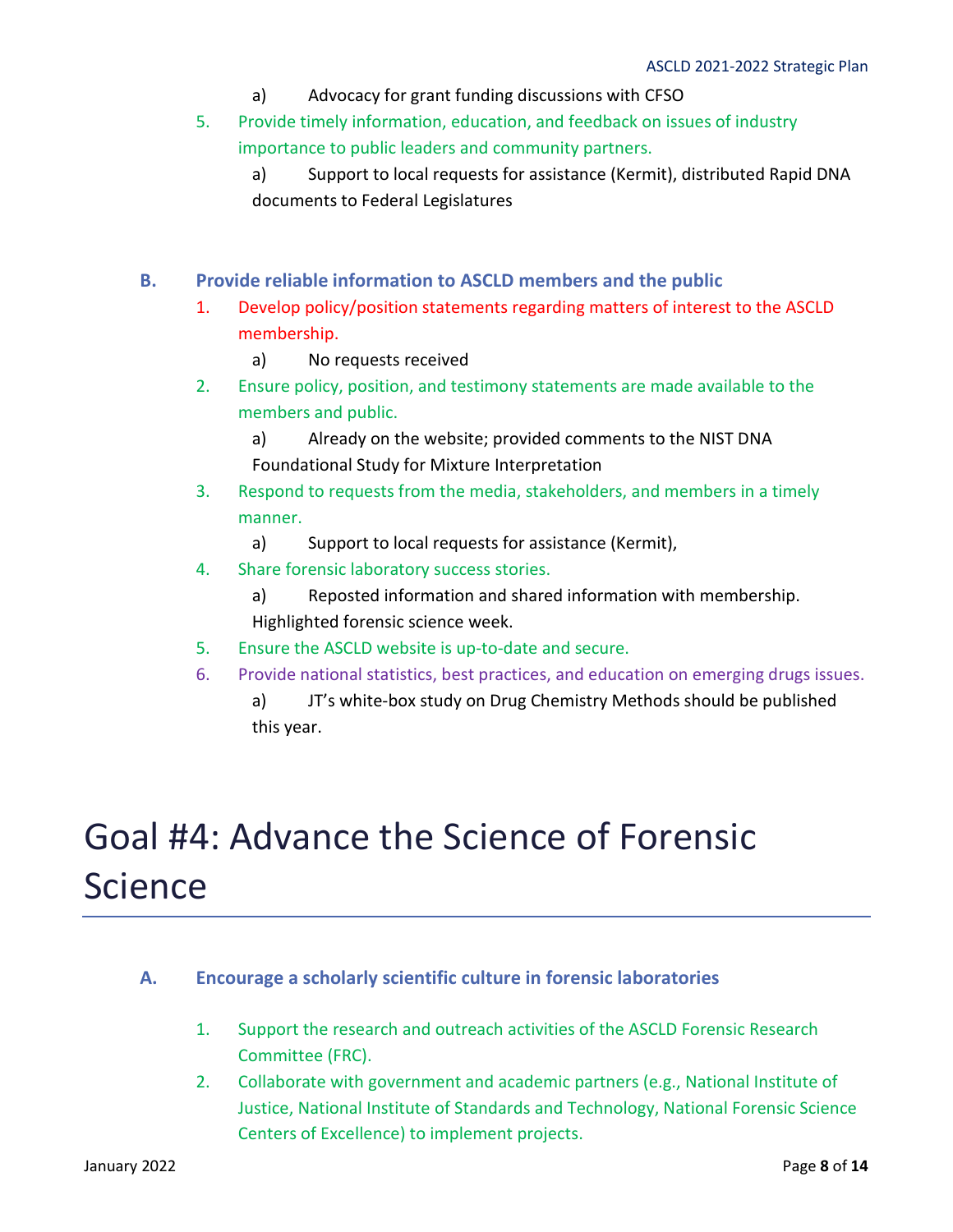a) Use of FRC Collaboration Hub to highlight gov't partner sponsored research projects. Support to Univ of Alabama to highlight Forensic Science Review Journal.

- 3. Provide access to scientific journals and articles for the membership.
	- a) Support to Univ of Alabama to highlight Forensic Science Review Journal. Promotion of the ASCLD-Preferred Journals - FSI Reports, FSI Synergy, and Journal of Forensic Chemistry
- 4. Publish the abstracts of the ASCLD symposium in a journal format.
- 5. Present research-related awards at the annual meeting.
- **B. Support the execution of fundamental and applied research projects**
	- 1. Review the ASCLD research needs document.
		- a) Completed in Nov 2021; posted online in Dec 2021
	- 2. Maintain organizational liaison with NIJ fundamental research TWGs and FLN-TWG.
	- 3. Encourage forensic science service providers to participate in collaborative research projects (Laboratories and Educators Alliance Program (LEAP)).
- **C. Aid the translation of research into practice**
	- 1. Promote participation of forensic service providers in basic and applied research opportunities.
		- a) Continued opportunities through the FRC Collaboration Hub and LEAP.
	- 2. Encourage the publication and presentation of research findings and validation studies.

a) Continued opportunities through the Evaluation/Validation Repository; award support as well.

# Goal #5: Pursue ASCLD Organizational Excellence

- **A. Foster a culture of organizational ethics** 
	- 1. Evaluate and revise the ASCLD Ethics policy to ensure the adoption of best practices.
		- i. Accomplished at the committee level
	- 2. Review any ethics complaints utilizing the ASCLD Ethics policy objectively and in a timely manner.
		- i. None submitted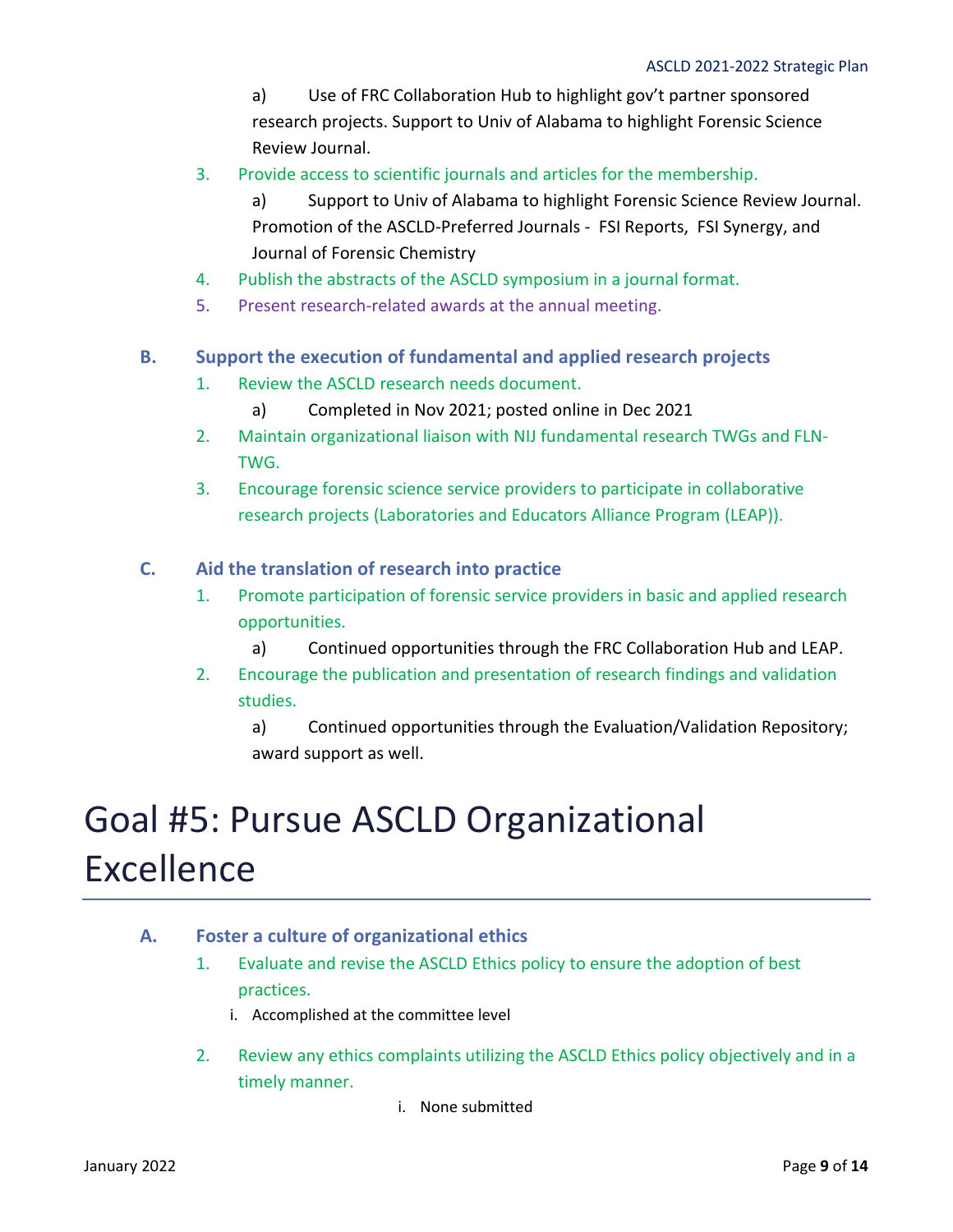## **B. Ensure ASCLD Leadership transparency**

- 1. Communicate the activities of the Board to the membership.
	- a) Announced via CLM and posted reports
- 2. Publish organizational documents on the ASCLD website (e.g., Bylaws, Strategic Plan, NOPA) and inform the membership where they can be found.
- 3. Develop position descriptions for a Board of Directors continuity manual.
	- a) Job Books are updated as needed
- 4. Review and update the organizational brochure.
	- a) Membership brochure was updated

### **C. Maintain financial responsibility**

- 1. Conduct an annual budget review ensuring alignment with organizational priorities.
- 2. Develop a balanced budget or a positive income forecast for the organization.
	- a) Additional work will be undertaken to reduce costs for the Austin Symposium
- 3. Submit to an external annual financial review and address any opportunities for improvement.
- 4. Ensure adherence to fiscal policies established for procurement, approvals, and travel as specified in the ASCLD Administrative policies.
- 5. Conduct annual performance reviews for ASCLD staff and assess remuneration.
- 6. Review investment strategy annually.
- 7. Explore development of a foundation to fund ASCLD initiatives, awards, and scholarships.
	- a) Explored and decided not moving forward
- 8. Implement on-line dues payment option for ASCLD members.
	- a) Still working on group payments

### **D. Recruit and enrich membership**

- 1. Increase the ASCLD membership both in the United States and internationally.
- 2. Promote engagement of members within the organization.
- 3. Continue new member services such as an introductory communications.
- 4. Host a meet and greet for inaugural and international symposium attendees.
	- a) Merged with opening reception for Austin Symposium
- **E. Participate in short and long-term planning activities**
	- 1. Update the ASCLD Administrative Policies at least biennially.
		- a) Updated take place as needed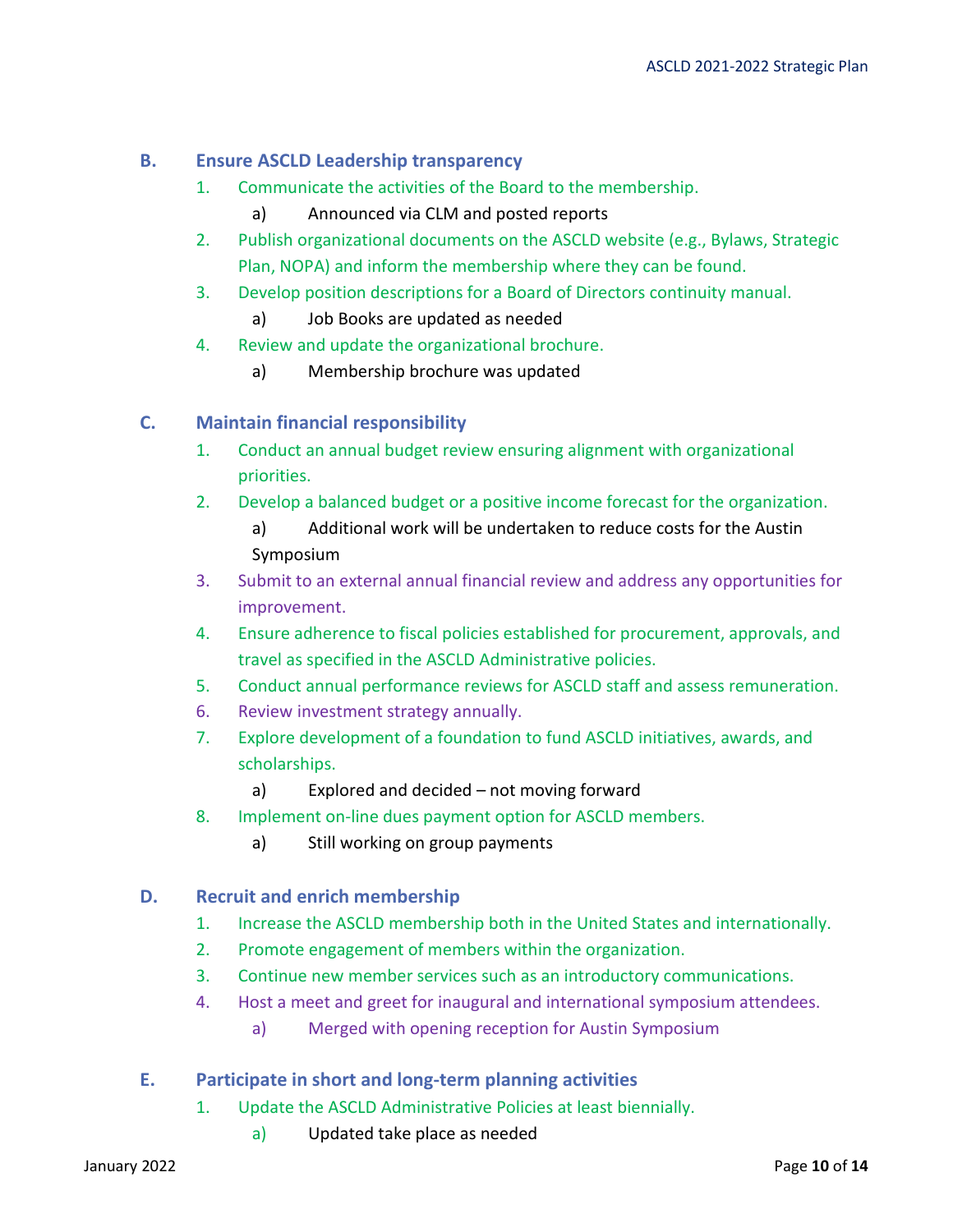- 2. Update the ASCLD Strategic Plan annually.
- 3. Update the National Outreach and Priorities Agenda (NOPA) annually.
	- a) This will be retired and converted to a historical document
- 4. Update the Committees, Subcommittees and Task Groups annually.
- 5. Update the job duties and descriptions of all ASCLD employees annually.
	- a) Responsibilities are discussed during the evaluation process
- 6. Ensure organizational goals are in alignment with membership sentiment by soliciting feedback (e.g., membership survey, roundtable discussion).
	- a) Will be forth coming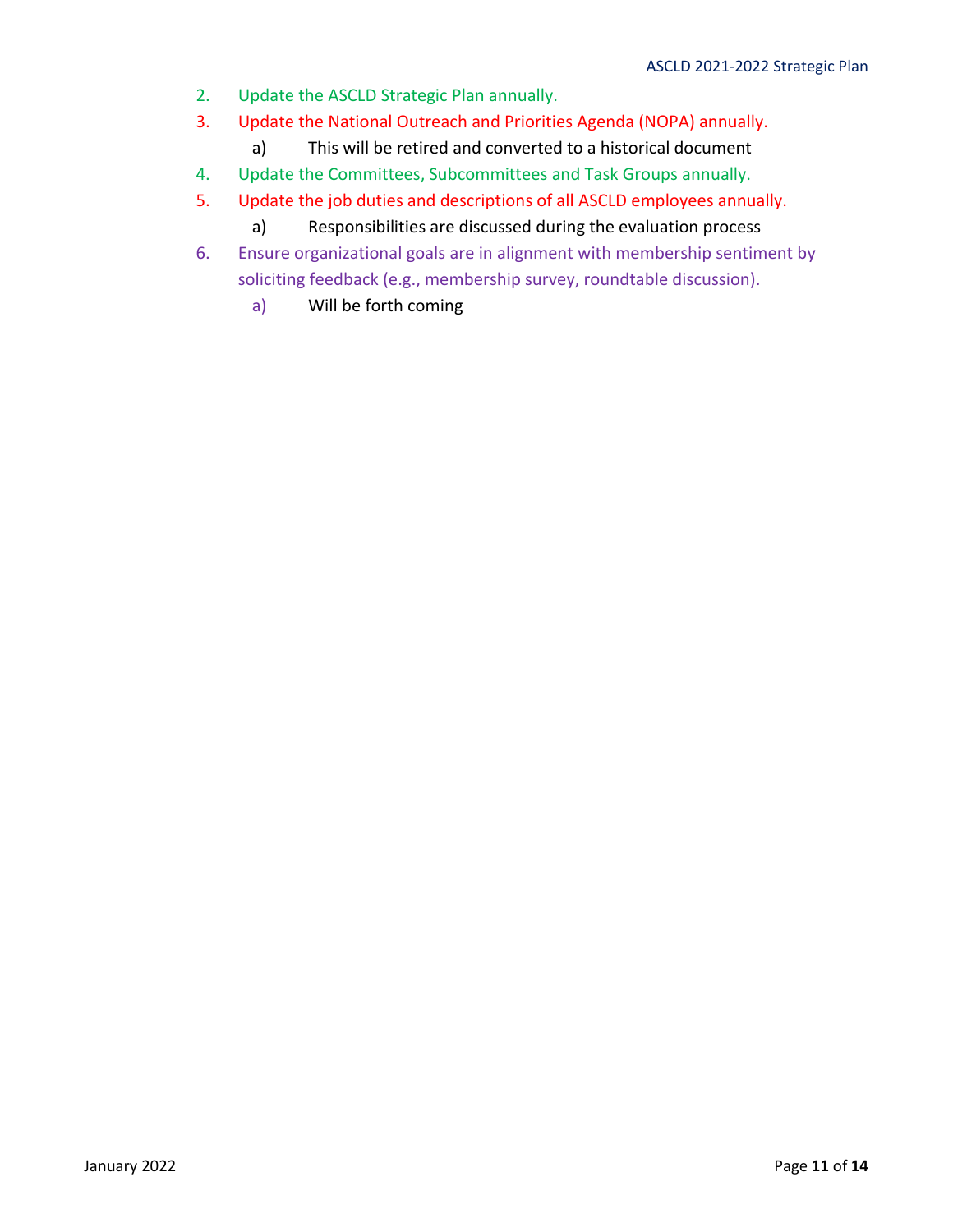## **Delivery Schedule**

#### Annual ASCLD Symposium Production Schedule

- Site planning visit: September
- Selection of the conference theme: September
- Design of Meeting "logo": September
- Announce vendor solicitation: August (pre-sale) and on-going
- Release of "Call for Papers" Abstract: September
- Deadline for "Call for Papers" Abstract: October
- Selection and confirmation of Workshops: October
- Registration release: November 2nd
- Ensure all adjunct meetings follow the application process and are formally approved
- Business Meeting Announcement: 60 days prior to business meeting (Bylaws Requirement)
- Publish Bylaws change proposals, Board candidates, and new members: 30 days prior to symposium as appropriate
- Publish ASCLD Executive Education Digest: 30 days prior to the symposium
- Release of final schedule: 30 days prior to symposium
- Review meeting planner contract on an annual basis or as determined by a vendor contract
- Post presentations and video to symposium website and ASCLD website: 90 days post
- Prepare the proceedings publication 90 days post

### **Future Site Selection (4 years in the future) by Executive Board**

- Survey membership for locations during the annual symposium
- Deliver possible sites to site-selection vendor by January
- Review and rank sites for potential site visit locations before April
- Identify and visit at least two possible sites before April
- Complete the site review and recommend symposium site to Board at Symposium; announce to membership at Symposium
- Post location online of future symposium within 30-60 days

### **Publish the** *Crime Lab Minute* **weekly (Monday mornings)**

- Submit general material for following week: Saturday at the latest
- Submit President's message for week: Saturday at the latest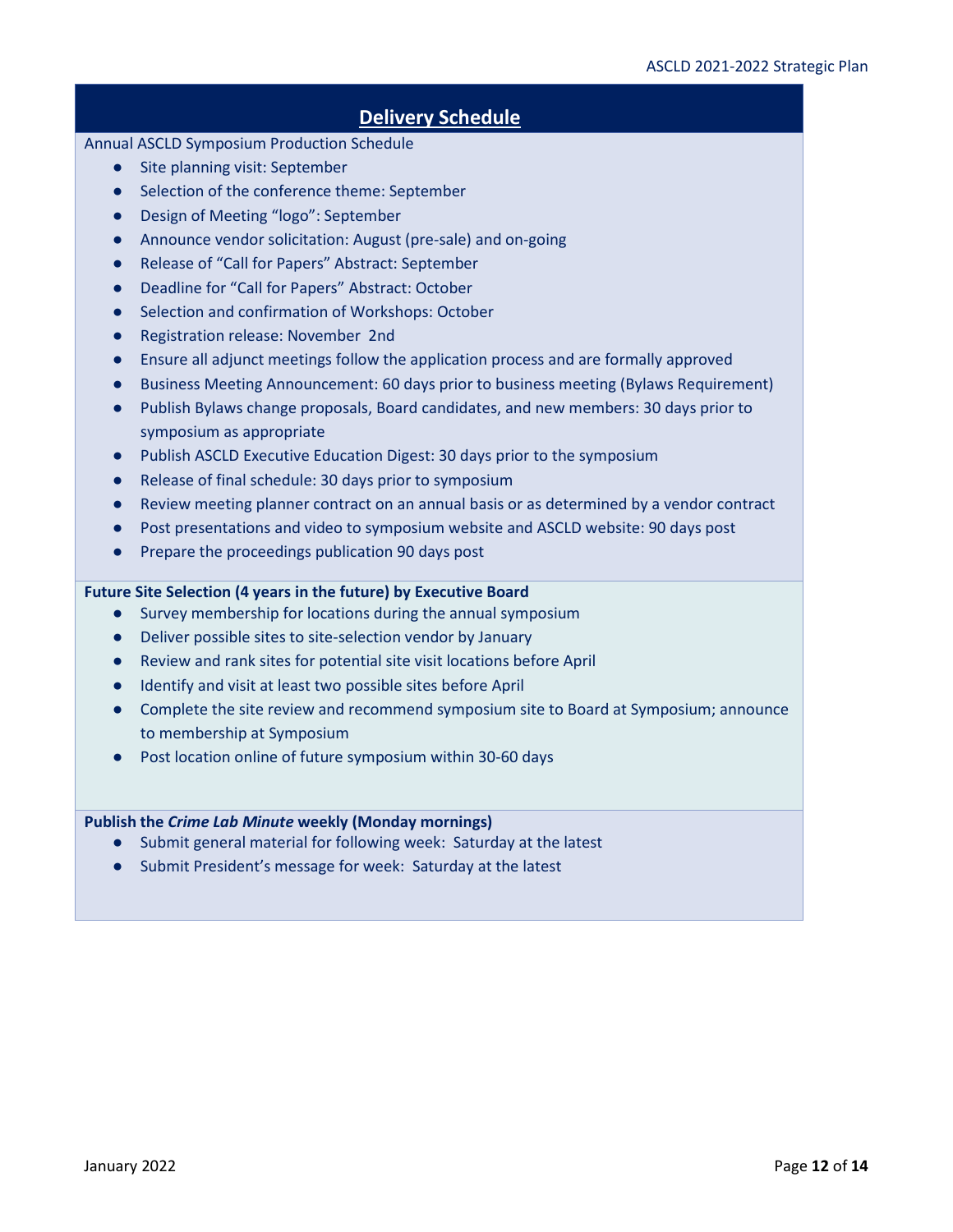### **ASCLD Leadership Academy (Symposium)**

- Invitation for instructors: December 1st
- Selection of Instructors: October 1st
- Registration for Leadership Academy open in October
- Leadership Academy Webinars ~3 months prior to symposium
- 45-60 days before the start of the course, the Leadership Academy Coordinator will provide a list containing all needed supplies and estimated expenses.
- Capstone Project at annual symposium
- Within 60 days of completion for each Leadership Academy cohort class, a course evaluation summary report will be provided to the Training and Education Committee Chair and the Executive Director for review.

#### **Board Meetings**

- Within 30 days of the closure of the Symposium determination of executive officers and committee chairs.
- Monthly Board meetings
- There will be two in-person Board Meetings during the year along with the in-person Board Meeting prior to the Symposium Meeting
- A Strategic Planning Meeting should occur within 60 days of the conclusion of the Symposium
- An evaluation of the completion status of the strategic planned goals should be completed and documented within 60 days prior to the upcoming in-person Board Meeting prior to the Symposium.

### **ASCLD Committees (Minimum Recommendations)**

- Monthly committee meetings
- On-time Monthly Board of Directors reports
- Engage members who have volunteered for committees

#### **Membership**

- Membership Dues invoices sent to all members on or after January 1st
- Deadline for applications to be considered at the next annual meeting: February 1st
- Deadline for current dues payment: April 1st
- Late penalty added to dues amount: After April 1st
- Applicant list published on ASCLD website at least 30 days prior to the Annual Meeting (Bylaws Requirement)